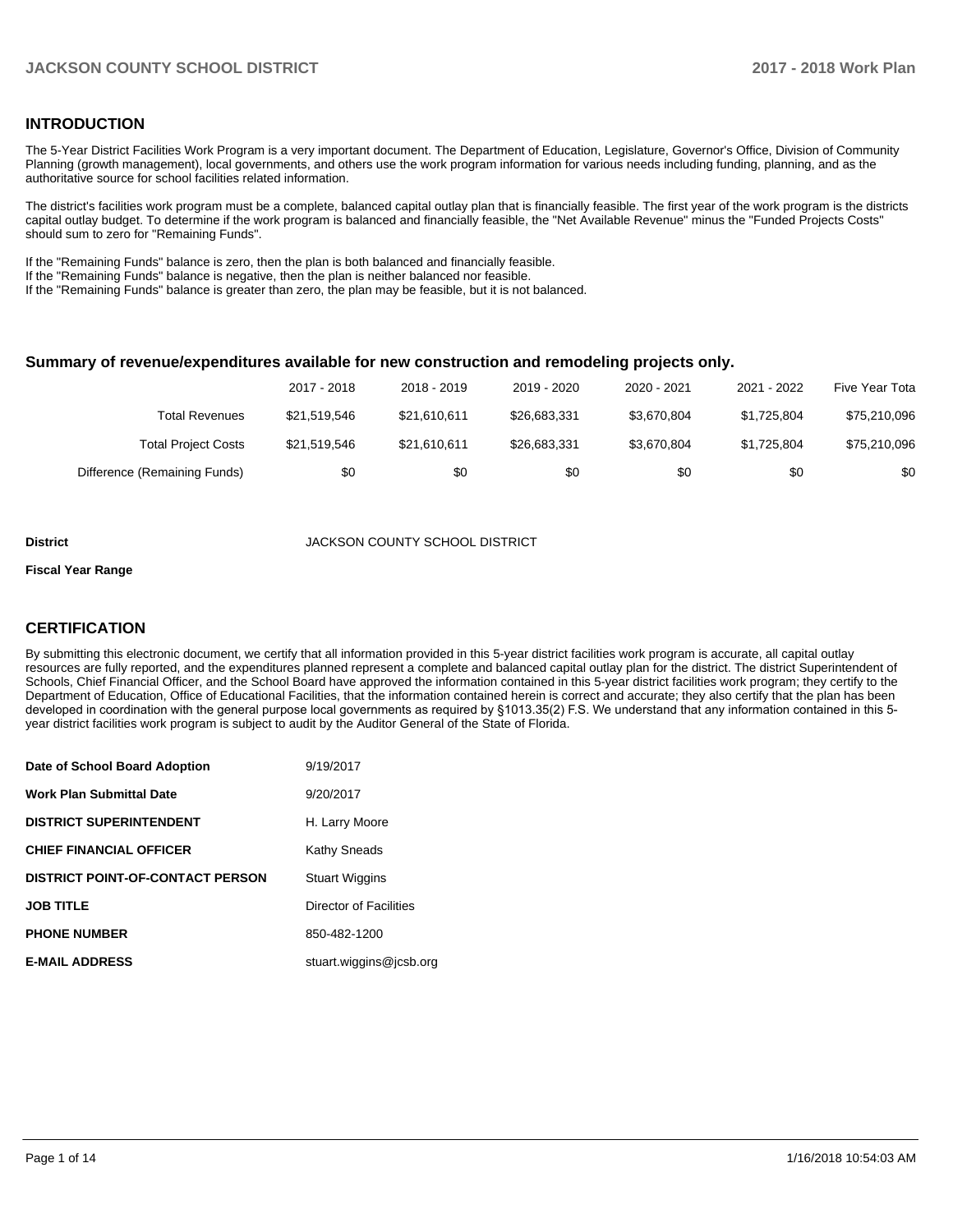# **Expenditures**

### **Expenditure for Maintenance, Repair and Renovation from 1.50-Mills and PECO**

Annually, prior to the adoption of the district school budget, each school board must prepare a tentative district facilities work program that includes a schedule of major repair and renovation projects necessary to maintain the educational and ancillary facilities of the district.

| Item                      |                                                                                                                                                                                                                                                                                                                                                                                                                                                                             | 2017 - 2018<br><b>Actual Budget</b> | 2018 - 2019<br>Projected | 2019 - 2020<br>Projected | 2020 - 2021<br>Projected | 2021 - 2022<br>Projected | Total     |
|---------------------------|-----------------------------------------------------------------------------------------------------------------------------------------------------------------------------------------------------------------------------------------------------------------------------------------------------------------------------------------------------------------------------------------------------------------------------------------------------------------------------|-------------------------------------|--------------------------|--------------------------|--------------------------|--------------------------|-----------|
| HVAC                      |                                                                                                                                                                                                                                                                                                                                                                                                                                                                             | \$130,000                           | \$130,000                | \$130,000                | \$130,000                | \$130,000                | \$650,000 |
| Locations:                | ADMINISTRATIVE BUILDING, Adult Education Center, COTTONDALE ELEMENTARY, COTTONDALE SENIOR HIGH, Early Childhood<br>Center, FRANK M GOLSON ELEMENTARY, GRACEVILLE ELEMENTARY, GRACEVILLE HIGH, GRAND RIDGE SCHOOL, HOPE SCHOOL,<br>JACKSON ALTERNATIVE SCHOOL (CACL/ACE), MAINTENANCE YARD, MALONE SCHOOL, MARIANNA HIGH (OLD), MARIANNA HIGH<br>SCHOOL (NEW), MARIANNA MIDDLE, RIVERSIDE ELEMENTARY, SNEADS ELEMENTARY, SNEADS SENIOR HIGH, TRANSPORTATION<br>CENTER        |                                     |                          |                          |                          |                          |           |
| Flooring                  |                                                                                                                                                                                                                                                                                                                                                                                                                                                                             | \$115,000                           | \$115,000                | \$115,000                | \$115,000                | \$115,000                | \$575,000 |
| Locations:                | ADMINISTRATIVE BUILDING, Adult Education Center, COTTONDALE ELEMENTARY, COTTONDALE SENIOR HIGH, Early Childhood<br>Center, FRANK M GOLSON ELEMENTARY, GRACEVILLE ELEMENTARY, GRACEVILLE HIGH, GRAND RIDGE SCHOOL, HOPE SCHOOL,<br>JACKSON ALTERNATIVE SCHOOL (CACL/ACE), MAINTENANCE YARD, MALONE SCHOOL, MARIANNA HIGH (OLD), MARIANNA HIGH<br>SCHOOL (NEW), MARIANNA MIDDLE, RIVERSIDE ELEMENTARY, SNEADS ELEMENTARY, SNEADS SENIOR HIGH, TRANSPORTATION<br><b>CENTER</b> |                                     |                          |                          |                          |                          |           |
| Roofing                   |                                                                                                                                                                                                                                                                                                                                                                                                                                                                             | \$20,000                            | \$20,000                 | \$20,000                 | \$20,000                 | \$20,000                 | \$100,000 |
| Locations:                | ADMINISTRATIVE BUILDING, Adult Education Center, COTTONDALE ELEMENTARY, COTTONDALE SENIOR HIGH, Early Childhood<br>Center, FRANK M GOLSON ELEMENTARY, GRACEVILLE ELEMENTARY, GRACEVILLE HIGH, GRAND RIDGE SCHOOL, HOPE SCHOOL,<br>JACKSON ALTERNATIVE SCHOOL (CACL/ACE), MAINTENANCE YARD, MALONE SCHOOL, MARIANNA HIGH (OLD), MARIANNA HIGH<br>SCHOOL (NEW), MARIANNA MIDDLE, RIVERSIDE ELEMENTARY, SNEADS ELEMENTARY, SNEADS SENIOR HIGH, TRANSPORTATION<br><b>CENTER</b> |                                     |                          |                          |                          |                          |           |
| Safety to Life            |                                                                                                                                                                                                                                                                                                                                                                                                                                                                             | \$25,000                            | \$25,000                 | \$25,000                 | \$25,000                 | \$25,000                 | \$125,000 |
| Locations:                | ADMINISTRATIVE BUILDING, Adult Education Center, COTTONDALE ELEMENTARY, COTTONDALE SENIOR HIGH, Early Childhood<br>Center, FRANK M GOLSON ELEMENTARY, GRACEVILLE ELEMENTARY, GRACEVILLE HIGH, GRAND RIDGE SCHOOL, HOPE SCHOOL,<br>JACKSON ALTERNATIVE SCHOOL (CACL/ACE), MAINTENANCE YARD, MALONE SCHOOL, MARIANNA HIGH (OLD), MARIANNA HIGH<br>SCHOOL (NEW), MARIANNA MIDDLE, RIVERSIDE ELEMENTARY, SNEADS ELEMENTARY, SNEADS SENIOR HIGH, TRANSPORTATION<br><b>CENTER</b> |                                     |                          |                          |                          |                          |           |
| Fencing                   |                                                                                                                                                                                                                                                                                                                                                                                                                                                                             | \$17,000                            | \$17,000                 | \$17,000                 | \$17,000                 | \$17,000                 | \$85,000  |
| Locations:                | ADMINISTRATIVE BUILDING, Adult Education Center, COTTONDALE ELEMENTARY, COTTONDALE SENIOR HIGH, Early Childhood<br>Center, FRANK M GOLSON ELEMENTARY, GRACEVILLE ELEMENTARY, GRACEVILLE HIGH, GRAND RIDGE SCHOOL, HOPE SCHOOL,<br>JACKSON ALTERNATIVE SCHOOL (CACL/ACE), MAINTENANCE YARD, MALONE SCHOOL, MARIANNA HIGH (OLD), MARIANNA HIGH<br>SCHOOL (NEW), MARIANNA MIDDLE, RIVERSIDE ELEMENTARY, SNEADS ELEMENTARY, SNEADS SENIOR HIGH, TRANSPORTATION<br><b>CENTER</b> |                                     |                          |                          |                          |                          |           |
| Parking                   |                                                                                                                                                                                                                                                                                                                                                                                                                                                                             | \$0                                 | \$0                      | \$0                      | \$0                      | \$0                      | \$0       |
|                           | Locations: No Locations for this expenditure.                                                                                                                                                                                                                                                                                                                                                                                                                               |                                     |                          |                          |                          |                          |           |
| Electrical                |                                                                                                                                                                                                                                                                                                                                                                                                                                                                             | \$45,000                            | \$45,000                 | \$45,000                 | \$45,000                 | \$45,000                 | \$225,000 |
| Locations:                | ADMINISTRATIVE BUILDING, Adult Education Center, COTTONDALE ELEMENTARY, COTTONDALE SENIOR HIGH, Early Childhood<br>Center, FRANK M GOLSON ELEMENTARY, GRACEVILLE ELEMENTARY, GRACEVILLE HIGH, GRAND RIDGE SCHOOL, HOPE SCHOOL,<br>JACKSON ALTERNATIVE SCHOOL (CACL/ACE), MAINTENANCE YARD, MALONE SCHOOL, MARIANNA HIGH (OLD), MARIANNA HIGH<br>SCHOOL (NEW), MARIANNA MIDDLE, RIVERSIDE ELEMENTARY, SNEADS ELEMENTARY, SNEADS SENIOR HIGH, TRANSPORTATION<br><b>CENTER</b> |                                     |                          |                          |                          |                          |           |
| Fire Alarm                |                                                                                                                                                                                                                                                                                                                                                                                                                                                                             | \$0                                 | \$0                      | \$0                      | \$0                      | \$0                      | \$0       |
|                           | Locations: No Locations for this expenditure.                                                                                                                                                                                                                                                                                                                                                                                                                               |                                     |                          |                          |                          |                          |           |
| Telephone/Intercom System |                                                                                                                                                                                                                                                                                                                                                                                                                                                                             | \$0                                 | \$0                      | \$0                      | \$0                      | \$0                      | \$0       |
|                           | Locations: No Locations for this expenditure.                                                                                                                                                                                                                                                                                                                                                                                                                               |                                     |                          |                          |                          |                          |           |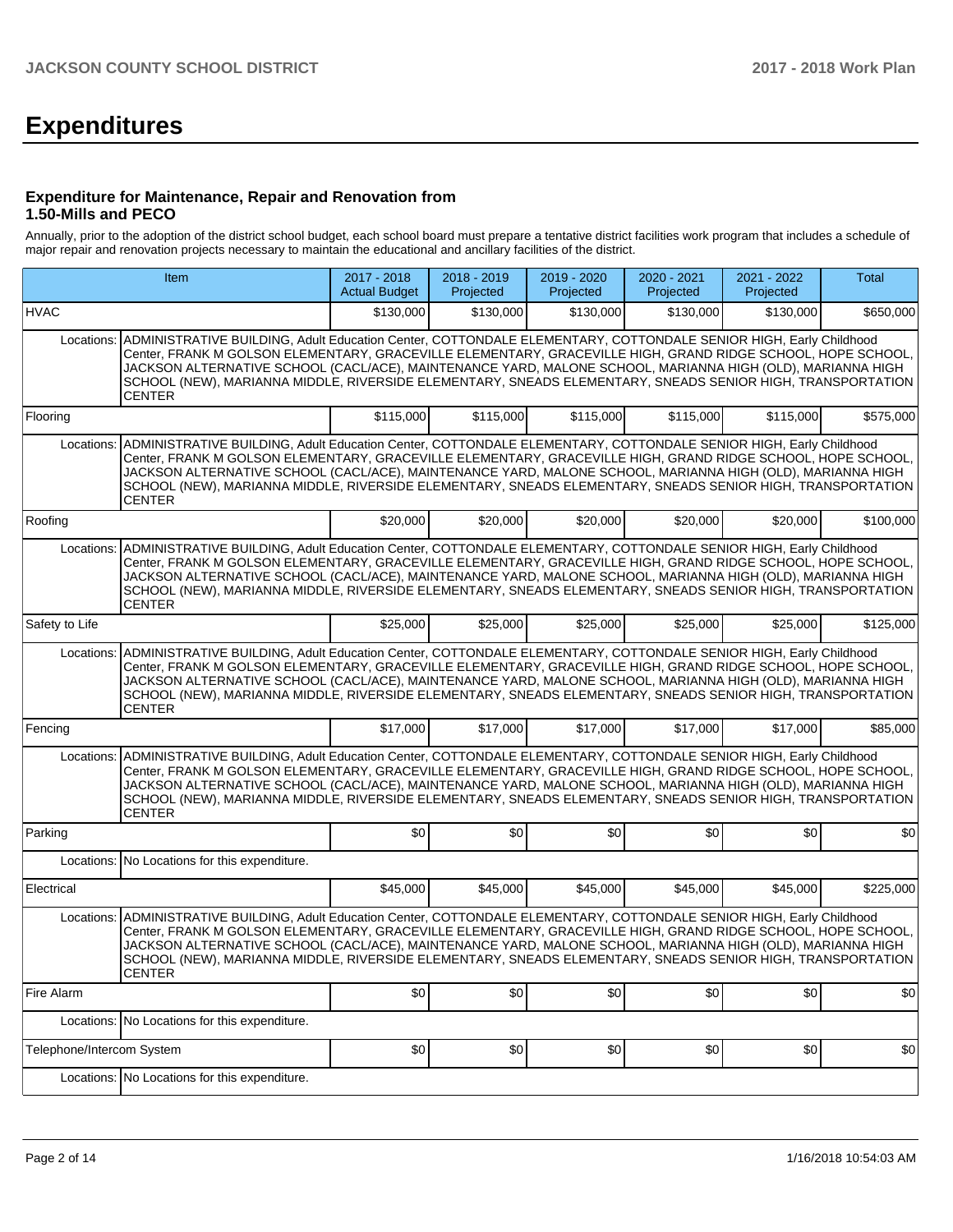### **JACKSON COUNTY SCHOOL DISTRICT 2017 - 2018 Work Plan**

| Closed Circuit Television                                                                                                                                                                                                                                                                                                                                                                                                                                                              |                                                                                                                                                                                                                                                                                                                                                                                                                                                                                        | \$0       | \$0       | \$0       | \$0       | \$0       | \$0         |  |  |  |  |  |
|----------------------------------------------------------------------------------------------------------------------------------------------------------------------------------------------------------------------------------------------------------------------------------------------------------------------------------------------------------------------------------------------------------------------------------------------------------------------------------------|----------------------------------------------------------------------------------------------------------------------------------------------------------------------------------------------------------------------------------------------------------------------------------------------------------------------------------------------------------------------------------------------------------------------------------------------------------------------------------------|-----------|-----------|-----------|-----------|-----------|-------------|--|--|--|--|--|
|                                                                                                                                                                                                                                                                                                                                                                                                                                                                                        | Locations: No Locations for this expenditure.                                                                                                                                                                                                                                                                                                                                                                                                                                          |           |           |           |           |           |             |  |  |  |  |  |
| Paint                                                                                                                                                                                                                                                                                                                                                                                                                                                                                  |                                                                                                                                                                                                                                                                                                                                                                                                                                                                                        | \$17,000  | \$17,000  | \$17,000  | \$17,000  | \$17,000  | \$85,000    |  |  |  |  |  |
|                                                                                                                                                                                                                                                                                                                                                                                                                                                                                        | Locations: ADMINISTRATIVE BUILDING, Adult Education Center, COTTONDALE ELEMENTARY, COTTONDALE SENIOR HIGH, Early Childhood<br>Center, FRANK M GOLSON ELEMENTARY, GRACEVILLE ELEMENTARY, GRACEVILLE HIGH, GRAND RIDGE SCHOOL, HOPE SCHOOL,<br>JACKSON ALTERNATIVE SCHOOL (CACL/ACE), MAINTENANCE YARD, MALONE SCHOOL, MARIANNA HIGH (OLD), MARIANNA HIGH<br>SCHOOL (NEW), MARIANNA MIDDLE, RIVERSIDE ELEMENTARY, SNEADS ELEMENTARY, SNEADS SENIOR HIGH, TRANSPORTATION<br><b>CENTER</b> |           |           |           |           |           |             |  |  |  |  |  |
| Maintenance/Repair                                                                                                                                                                                                                                                                                                                                                                                                                                                                     |                                                                                                                                                                                                                                                                                                                                                                                                                                                                                        | \$195,000 | \$195,000 | \$195,000 | \$195,000 | \$195,000 | \$975,000   |  |  |  |  |  |
| Locations: ADMINISTRATIVE BUILDING, Adult Education Center, COTTONDALE ELEMENTARY, COTTONDALE SENIOR HIGH, Early Childhood<br>Center, FRANK M GOLSON ELEMENTARY, GRACEVILLE ELEMENTARY, GRACEVILLE HIGH, GRAND RIDGE SCHOOL, HOPE SCHOOL,<br>JACKSON ALTERNATIVE SCHOOL (CACL/ACE), MAINTENANCE YARD, MALONE SCHOOL, MARIANNA HIGH (OLD), MARIANNA HIGH<br>SCHOOL (NEW), MARIANNA MIDDLE, RIVERSIDE ELEMENTARY, SNEADS ELEMENTARY, SNEADS SENIOR HIGH, TRANSPORTATION<br><b>CENTER</b> |                                                                                                                                                                                                                                                                                                                                                                                                                                                                                        |           |           |           |           |           |             |  |  |  |  |  |
|                                                                                                                                                                                                                                                                                                                                                                                                                                                                                        | <b>Sub Total:</b>                                                                                                                                                                                                                                                                                                                                                                                                                                                                      | \$564,000 | \$564,000 | \$564,000 | \$564,000 | \$564,000 | \$2,820,000 |  |  |  |  |  |

| <b>IPECO Maintenance Expenditures</b> | \$165,804 | \$165,804 | \$165,804 | \$165,804 | \$165,804 | \$829,020   |
|---------------------------------------|-----------|-----------|-----------|-----------|-----------|-------------|
| 1.50 Mill Sub Total:                  | \$398,196 | \$398,196 | \$398.196 | \$398,196 | \$398,196 | \$1.990.980 |

No items have been specified.

| Гotal: | \$564,000 | \$564<br>.0001 | \$564.000 | \$564,000 | \$564,000 | \$2,820,000 |
|--------|-----------|----------------|-----------|-----------|-----------|-------------|
|        |           |                |           |           |           |             |

### **Local 1.50 Mill Expenditure For Maintenance, Repair and Renovation**

Anticipated expenditures expected from local funding sources over the years covered by the current work plan.

| Item                                                          | 2017 - 2018<br><b>Actual Budget</b> | 2018 - 2019<br>Projected | 2019 - 2020<br>Projected | 2020 - 2021<br>Projected | 2021 - 2022<br>Projected | <b>Total</b> |
|---------------------------------------------------------------|-------------------------------------|--------------------------|--------------------------|--------------------------|--------------------------|--------------|
| Remaining Maint and Repair from 1.5 Mills                     | \$398,196                           | \$398,196                | \$398,196                | \$398,196                | \$398,196                | \$1,990,980  |
| Maintenance/Repair Salaries                                   | \$0                                 | \$0                      | \$0                      | \$0                      | \$0                      | \$0          |
| <b>School Bus Purchases</b>                                   | \$321,000                           | \$321,000                | \$321,000                | \$321,000                | \$321,000                | \$1,605,000  |
| Other Vehicle Purchases                                       | \$0                                 | \$0                      | \$0                      | \$0                      | \$0                      | \$0          |
| Capital Outlay Equipment                                      | \$0                                 | \$0                      | \$0                      | \$0                      | \$0                      | \$0          |
| Rent/Lease Payments                                           | \$0                                 | \$0                      | \$0                      | \$0                      | \$0                      | \$0          |
| <b>COP Debt Service</b>                                       | \$0                                 | \$0                      | \$0                      | \$0                      | \$0                      | \$0          |
| Rent/Lease Relocatables                                       | \$28,860                            | \$28,860                 | \$28,860                 | \$19,320                 | \$19,320                 | \$125,220    |
| <b>Environmental Problems</b>                                 | \$0                                 | \$0                      | \$0                      | \$0                      | \$0                      | \$0          |
| ls.1011.14 Debt Service                                       | \$0                                 | \$0                      | \$0                      | \$0                      | \$1,000,000              | \$1,000,000  |
| Special Facilities Construction Account                       | \$1,628,712                         | \$1,684,591              | \$1,754,534              | \$1,819,822              | \$714,098                | \$7,601,757  |
| Premiums for Property Casualty Insurance - 1011.71<br> (4a,b) | \$0                                 | \$0                      | \$0                      | \$0                      | \$0                      | \$0          |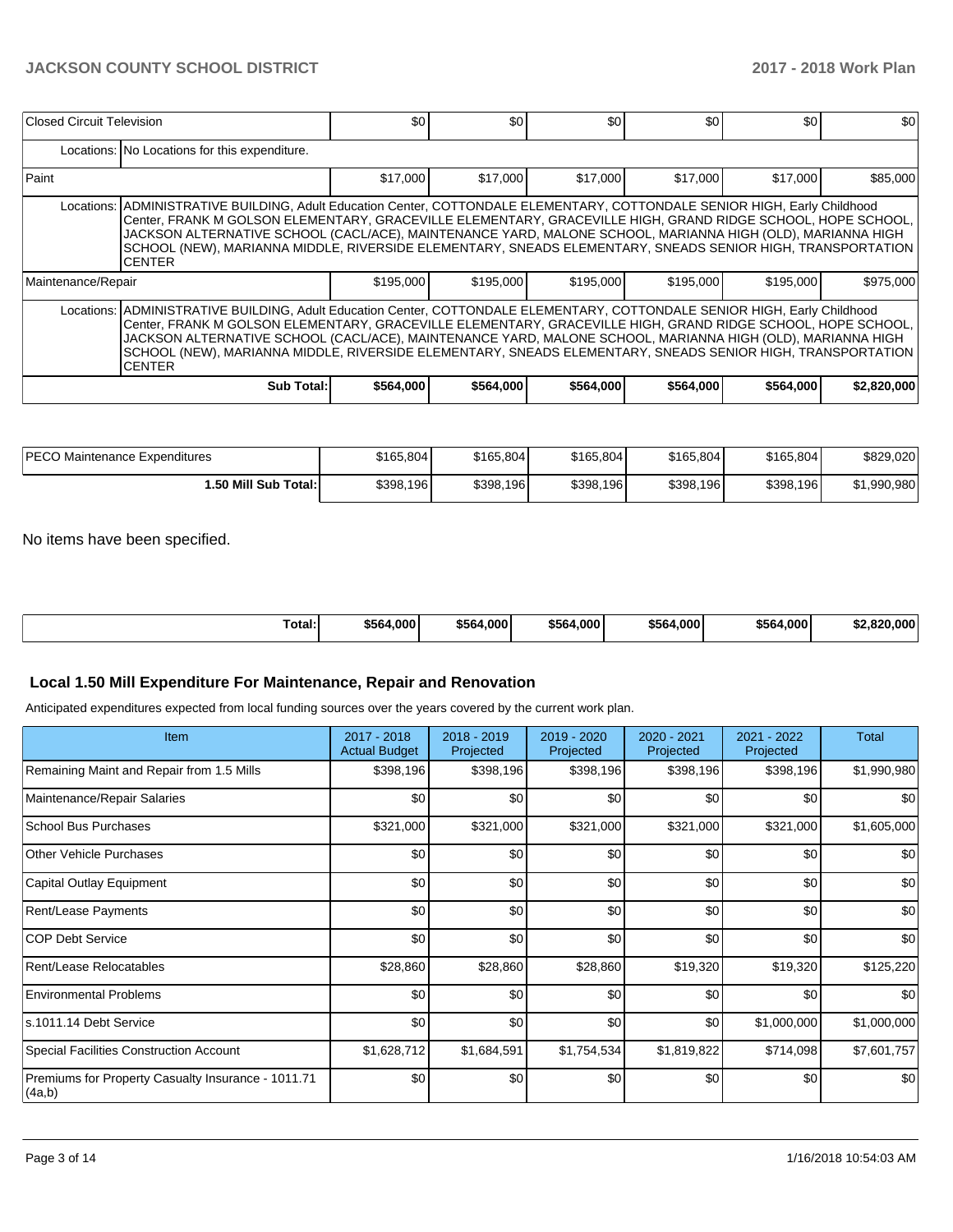| Qualified School Construction Bonds (QSCB) | \$0         | \$0         | \$0         | \$0 <sub>1</sub> | \$0         | \$0          |
|--------------------------------------------|-------------|-------------|-------------|------------------|-------------|--------------|
| Qualified Zone Academy Bonds (QZAB)        | \$0         | \$0         | \$0         | \$0 <sub>1</sub> | \$0         | \$0          |
| <b>Local Expenditure Totals:</b>           | \$2,376,768 | \$2,432,647 | \$2,502,590 | \$2,558,338      | \$2.452.614 | \$12,322,957 |

## **Revenue**

### **1.50 Mill Revenue Source**

Schedule of Estimated Capital Outlay Revenue from each currently approved source which is estimated to be available for expenditures on the projects included in the tentative district facilities work program. All amounts are NET after considering carryover balances, interest earned, new COP's, 1011.14 and 1011.15 loans, etc. Districts cannot use 1.5-Mill funds for salaries except for those explicitly associated with maintenance/repair projects. (1011.71 (5), F.S.)

| Item                                                                                | <b>Fund</b> | $2017 - 2018$<br><b>Actual Value</b> | $2018 - 2019$<br>Projected | 2019 - 2020<br>Projected | $2020 - 2021$<br>Projected | $2021 - 2022$<br>Projected | <b>Total</b>    |
|-------------------------------------------------------------------------------------|-------------|--------------------------------------|----------------------------|--------------------------|----------------------------|----------------------------|-----------------|
| $(1)$ Non-exempt property<br>lassessed valuation                                    |             | \$1,696,575,482                      | \$1,754,782,069            | \$1,827,639,932          | \$1,895,648,125            | \$1,968,633,925            | \$9,143,279,533 |
| (2) The Millege projected for<br>discretionary capital outlay per<br>ls.1011.71     |             | 1.00                                 | 1.00                       | 1.00                     | 1.00                       | 1.00                       |                 |
| $(3)$ Full value of the 1.50-Mill<br>discretionary capital outlay per<br>ls.1011.71 |             | \$2,850,247                          | \$2,948,034                | \$3.070.435              | \$3,184,689                | \$3,307,305                | \$15,360,710    |
| $(4)$ Value of the portion of the 1.50<br>-Mill ACTUALLY levied                     | 370         | \$1,628,712                          | \$1,684,591                | \$1,754,534              | \$1,819,822                | \$1,889,889                | \$8,777,548     |
| $(5)$ Difference of lines $(3)$ and $(4)$                                           |             | \$1,221,535                          | \$1,263,443                | \$1,315,901              | \$1,364,867                | \$1,417,416                | \$6,583,162     |

### **PECO Revenue Source**

The figure in the row designated "PECO Maintenance" will be subtracted from funds available for new construction because PECO maintenance dollars cannot be used for new construction.

| Item                          | Fund | $2017 - 2018$<br><b>Actual Budget</b> | $2018 - 2019$<br>Projected | $2019 - 2020$<br>Projected | $2020 - 2021$<br>Projected | $2021 - 2022$<br>Projected | Total     |
|-------------------------------|------|---------------------------------------|----------------------------|----------------------------|----------------------------|----------------------------|-----------|
| <b>PECO New Construction</b>  | 340  | \$0                                   | \$0                        | \$11.874                   | \$42.044                   | \$52.703                   | \$106.621 |
| PECO Maintenance Expenditures |      | \$165.804                             | \$165.804                  | \$165.804                  | \$165.804                  | \$165.804                  | \$829.020 |
|                               |      | \$165,804                             | \$165,804                  | \$177.678                  | \$207.848                  | \$218.507                  | \$935.641 |

### **CO & DS Revenue Source**

Revenue from Capital Outlay and Debt Service funds.

| ltem                                            | Fund  | $2017 - 2018$<br><b>Actual Budget</b> | $2018 - 2019$<br>Projected | 2019 - 2020<br>Projected | $2020 - 2021$<br>Projected | $2021 - 2022$<br>Projected | <b>Total</b> |
|-------------------------------------------------|-------|---------------------------------------|----------------------------|--------------------------|----------------------------|----------------------------|--------------|
| CO & DS Cash Flow-through<br><b>Distributed</b> | 360 l | \$71,135                              | \$71,135                   | \$71,135                 | \$71,135                   | \$71,135                   | \$355,675    |
| CO & DS Interest on<br>Undistributed CO         | 360   | \$2,617                               | \$2,617                    | \$2,617                  | \$2.617                    | \$2,617                    | \$13,085     |
|                                                 |       | \$73,752                              | \$73,752                   | \$73,752                 | \$73,752                   | \$73,752                   | \$368,760    |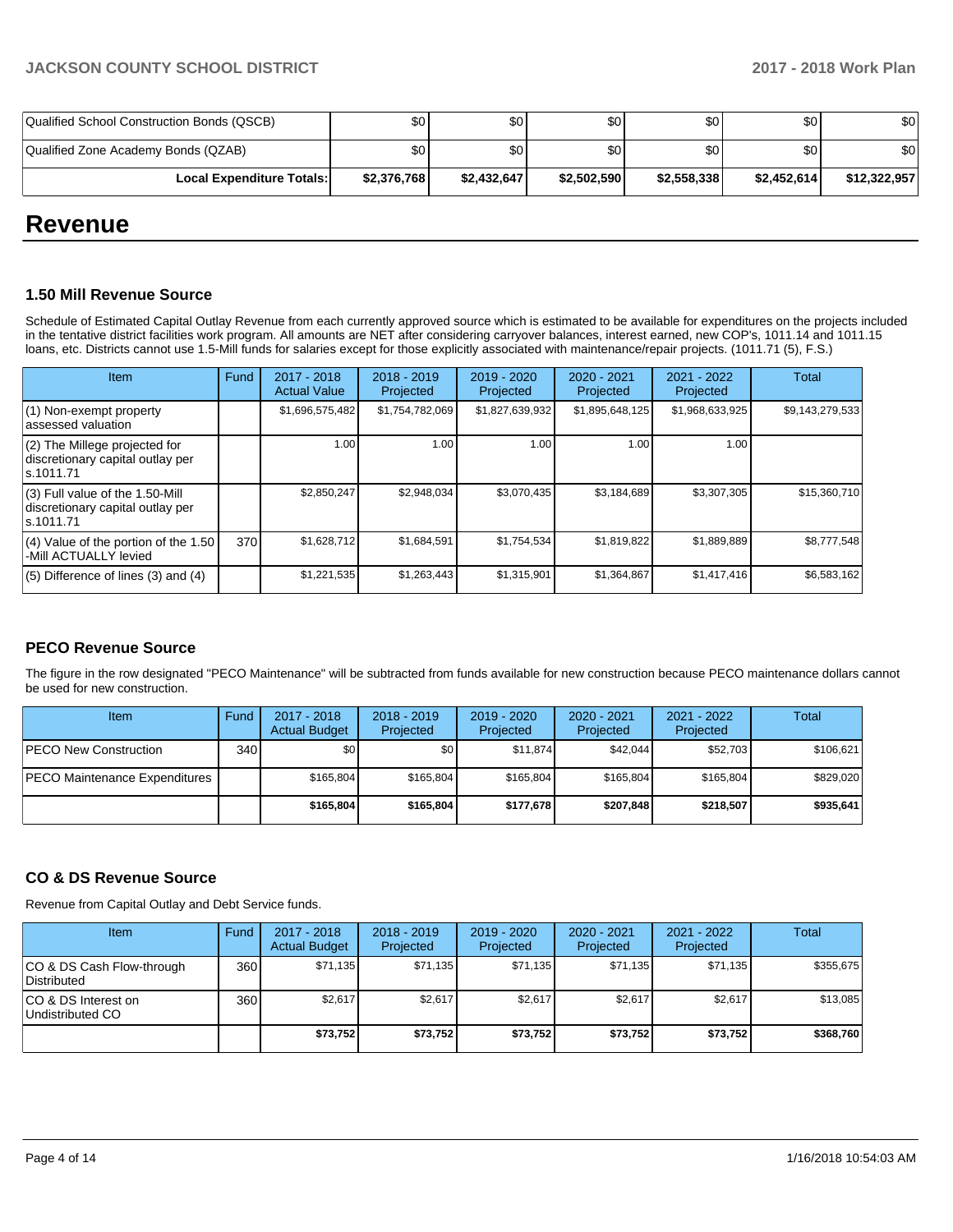### **Fair Share Revenue Source**

Nothing reported for this section. All legally binding commitments for proportionate fair-share mitigation for impacts on public school facilities must be included in the 5-year district work program.

### **Sales Surtax Referendum**

Specific information about any referendum for a 1-cent or 1/2-cent surtax referendum during the previous year.

**Did the school district hold a surtax referendum during the past fiscal year 2016 - 2017?**

No

### **Additional Revenue Source**

Any additional revenue sources

| Item                                                                                                                      | $2017 - 2018$<br><b>Actual Value</b> | 2018 - 2019<br>Projected | 2019 - 2020<br>Projected | 2020 - 2021<br>Projected | $2021 - 2022$<br>Projected | <b>Total</b> |
|---------------------------------------------------------------------------------------------------------------------------|--------------------------------------|--------------------------|--------------------------|--------------------------|----------------------------|--------------|
| Classrooms for Kids                                                                                                       | \$0                                  | \$0                      | \$0                      | \$0                      | \$0                        | \$0          |
| <b>District Equity Recognition</b>                                                                                        | \$0                                  | \$0                      | \$0                      | \$0                      | \$0                        | \$0          |
| <b>Federal Grants</b>                                                                                                     | \$0                                  | \$0                      | \$0                      | \$0                      | \$0                        | \$0          |
| Proportionate share mitigation (actual<br>cash revenue only, not in kind donations)                                       | \$0                                  | \$0                      | \$0                      | \$0                      | \$0                        | \$0          |
| Impact fees received                                                                                                      | \$0                                  | \$0                      | \$0                      | \$0                      | \$0                        | \$0          |
| Private donations                                                                                                         | \$0                                  | \$0                      | \$0                      | \$0                      | \$0                        | \$0          |
| Grants from local governments or not-for-<br>profit organizations                                                         | \$0                                  | \$0                      | \$0                      | \$0                      | \$0                        | \$0          |
| Interest, Including Profit On Investment                                                                                  | \$0                                  | \$0                      | \$0                      | \$0                      | \$0                        | \$0          |
| Revenue from Bonds pledging proceeds<br>from 1 cent or 1/2 cent Sales Surtax                                              | \$0                                  | \$0                      | \$6,000,000              | \$0                      | \$0                        | \$6,000,000  |
| <b>Total Fund Balance Carried Forward</b>                                                                                 | \$1,034,042                          | \$1,125,108              | \$185,954                | \$2,193,524              | \$62,074                   | \$4,600,702  |
| General Capital Outlay Obligated Fund<br><b>Balance Carried Forward From Total</b><br><b>Fund Balance Carried Forward</b> | \$0                                  | \$0                      | \$0                      | \$0                      | \$0                        | \$0          |
| Special Facilities Construction Account                                                                                   | \$19,059,808                         | \$19,059,807             | \$19,059,807             | \$0                      | \$0                        | \$57,179,422 |
| One Cent - 1/2 Cent Sales Surtax Debt<br>Service From Total Fund Balance Carried<br>Forward                               | \$0                                  | \$0                      | \$0                      | \$0                      | \$0                        | \$0          |
| Capital Outlay Projects Funds Balance<br>Carried Forward From Total Fund<br><b>Balance Carried Forward</b>                | \$0                                  | \$0                      | \$0                      | \$0                      | \$0                        | \$0          |
| Proceeds from a s.1011.14/15 F.S. Loans                                                                                   | \$0                                  | \$0                      | \$0                      | \$0                      | \$0                        | \$0          |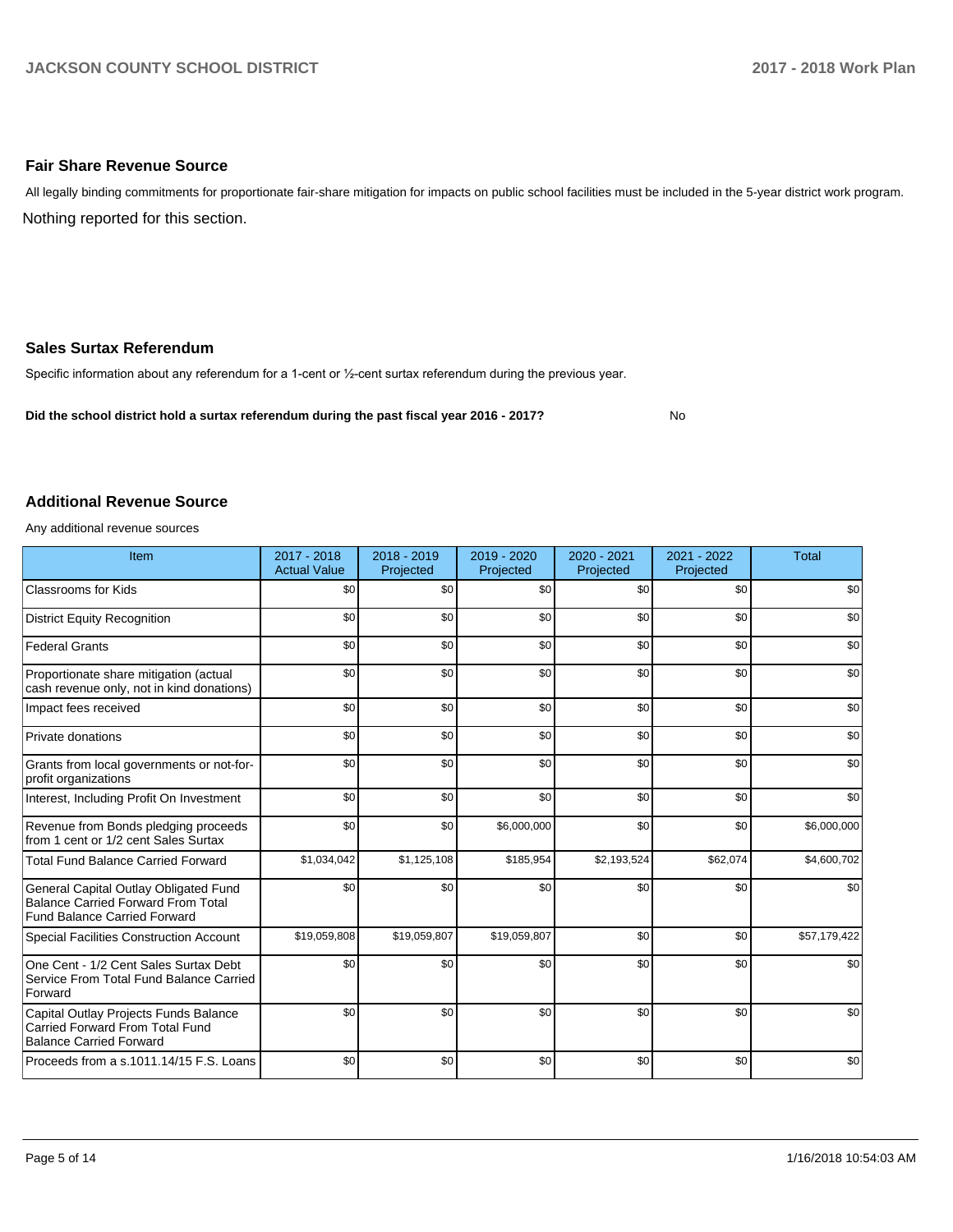### **JACKSON COUNTY SCHOOL DISTRICT 2017 - 2018 Work Plan**

| District Bonds - Voted local bond<br>referendum proceeds per s.9, Art VII<br><b>State Constitution</b> | \$0          | \$0          | \$0          | \$0         | \$0         | \$0          |
|--------------------------------------------------------------------------------------------------------|--------------|--------------|--------------|-------------|-------------|--------------|
| Proceeds from Special Act Bonds                                                                        | \$0          | \$0          | \$0          | \$0         | \$0         | \$0          |
| Estimated Revenue from CO & DS Bond<br>Sale                                                            | \$0          | \$0          | \$0          | \$0         | \$0         | \$0          |
| Proceeds from Voted Capital<br>Improvements millage                                                    | \$0          | \$0          | \$0          | \$0         | \$0         | \$0          |
| Other Revenue for Other Capital Projects                                                               | \$0          | \$0          | \$0          | \$0         | \$0         | \$0          |
| Proceeds from 1/2 cent sales surtax<br>authorized by school board                                      | \$2,100,000  | \$2,100,000  | \$2,100,000  | \$2,100,000 | \$2,100,000 | \$10,500,000 |
| Proceeds from local governmental<br>infrastructure sales surtax                                        | \$0          | \$0          | \$0          | \$0         | \$0         | \$0          |
| Proceeds from Certificates of<br>Participation (COP's) Sale                                            | \$0          | \$0          | \$0          | \$0         | \$0         | \$0          |
| Classrooms First Bond proceeds amount<br>authorized in FY 1997-98                                      | \$0          | \$0          | \$0          | \$0         | \$0         | \$0          |
| Subtotal                                                                                               | \$22,193,850 | \$22,284,915 | \$27,345,761 | \$4,293,524 | \$2,162,074 | \$78,280,124 |

## **Total Revenue Summary**

| <b>Item Name</b>                                              | $2017 - 2018$<br><b>Budget</b> | $2018 - 2019$<br>Projected | $2019 - 2020$<br>Projected | $2020 - 2021$<br>Projected | 2021 - 2022<br>Projected | <b>Five Year Total</b> |
|---------------------------------------------------------------|--------------------------------|----------------------------|----------------------------|----------------------------|--------------------------|------------------------|
| Local 1.5 Mill Discretionary Capital Outlay<br><b>Revenue</b> | \$1.628.712                    | \$1,684,591                | \$1,754,534                | \$1,819,822                | \$1,889,889              | \$8,777,548            |
| PECO and 1.5 Mill Maint and Other 1.5<br>Mill Expenditures    | (\$2,376,768)                  | (\$2,432,647)              | (\$2,502,590)              | (\$2,558,338)              | (\$2,452,614)            | (\$12,322,957)         |
| IPECO Maintenance Revenue                                     | \$165.804                      | \$165.804                  | \$165,804                  | \$165.804                  | \$165.804                | \$829,020              |
| Available 1.50 Mill for New<br>  Construction                 | ( \$748,056)                   | (\$748,056)                | (\$748,056)                | (\$738,516)                | (\$562,725)              | (\$3,545,409)          |

| <b>Item Name</b>                     | $2017 - 2018$<br><b>Budget</b> | $2018 - 2019$<br>Projected | 2019 - 2020<br>Projected | $2020 - 2021$<br>Projected | $2021 - 2022$<br>Projected | <b>Five Year Total</b> |
|--------------------------------------|--------------------------------|----------------------------|--------------------------|----------------------------|----------------------------|------------------------|
| ICO & DS Revenue                     | \$73,752                       | \$73,752                   | \$73,752                 | \$73,752                   | \$73,752                   | \$368,760              |
| <b>PECO New Construction Revenue</b> | \$0                            | \$0                        | \$11,874                 | \$42,044                   | \$52,703                   | \$106,621              |
| Other/Additional Revenue             | \$22,193,850                   | \$22,284,915               | \$27,345,761             | \$4,293,524                | \$2,162,074                | \$78,280,124           |
| <b>Total Additional Revenuel</b>     | \$22,267,602                   | \$22,358,667               | \$27,431,387             | \$4,409,320                | \$2,288,529                | \$78,755,505           |
| <b>Total Available Revenue</b>       | \$21,519,546                   | \$21,610,611               | \$26,683,331             | \$3,670,804                | \$1,725,804                | \$75,210,096           |

# **Project Schedules**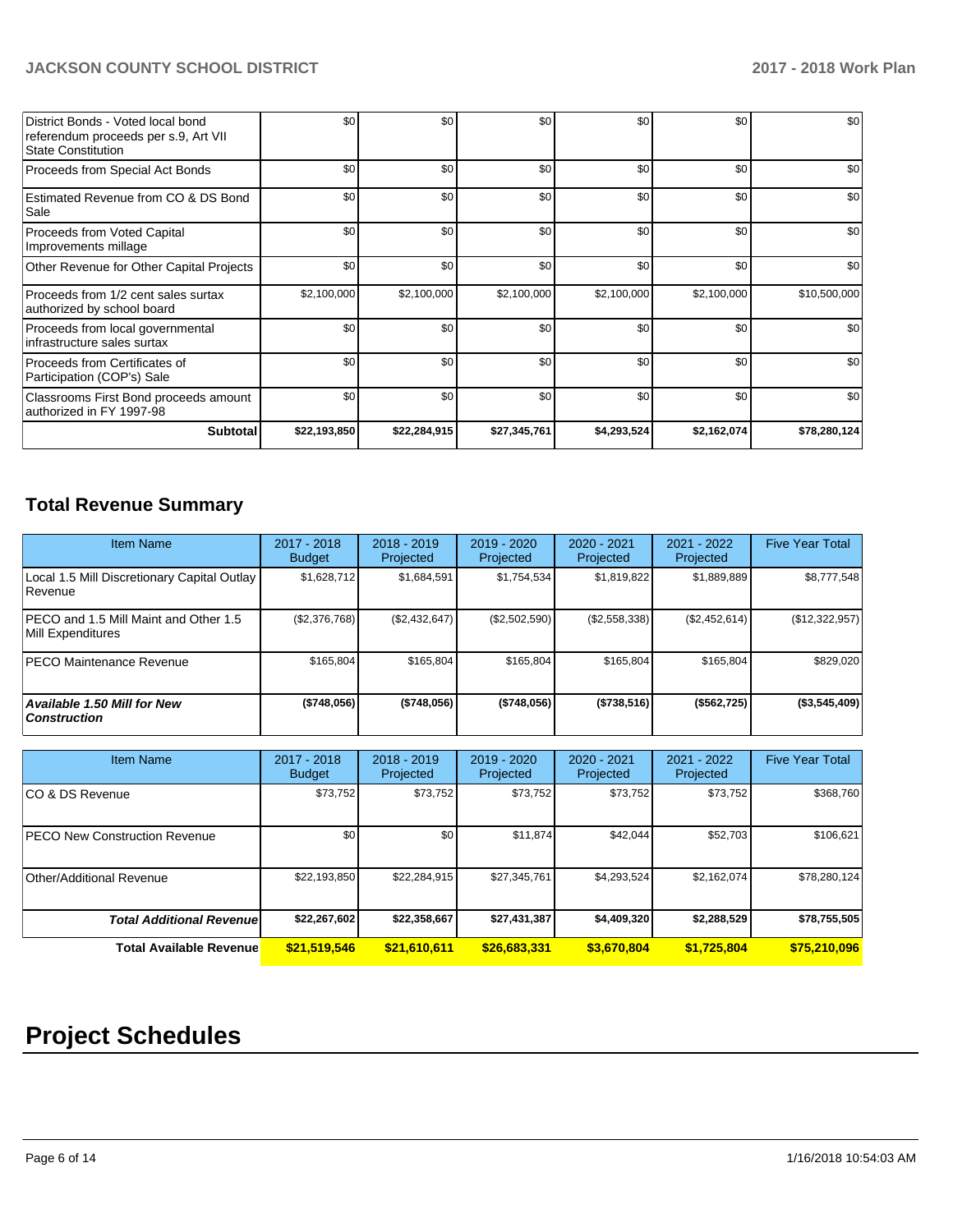### **Capacity Project Schedules**

A schedule of capital outlay projects necessary to ensure the availability of satisfactory classrooms for the projected student enrollment in K-12 programs.

| <b>Project Description</b> | Location                                             |                          | 2017 - 2018  | 2018 - 2019  | 2019 - 2020  | 2020 - 2021 | 2021 - 2022 | <b>Total</b>     | Funded |
|----------------------------|------------------------------------------------------|--------------------------|--------------|--------------|--------------|-------------|-------------|------------------|--------|
| New K-5 Wing               | <b>GRACEVILLE HIGH</b>                               | Planned<br>Cost:         | \$0          | \$2,000,000  | \$5,000,000  | \$2,000,000 | \$0         | \$9,000,000 Yes  |        |
|                            |                                                      | <b>Student Stations:</b> | $\mathbf 0$  | $\mathbf 0$  | $\mathbf 0$  | 300         | 0           | 300              |        |
|                            |                                                      | <b>Total Classrooms:</b> | 0            | 0            | $\mathbf 0$  | 20          | $\mathbf 0$ | 20               |        |
|                            |                                                      | $\mathbf 0$              | 0            | $\mathbf 0$  | 50,000       | $\mathbf 0$ | 50,000      |                  |        |
| New K-8 School             | Location not<br>specified                            | Planned<br>Cost:         | \$19,059,808 | \$19,059,807 | \$19,059,807 | \$0         | \$0         | \$57,179,422 Yes |        |
|                            |                                                      | <b>Student Stations:</b> | 0            | 0            | 2,424        | $\Omega$    | $\mathbf 0$ | 2,424            |        |
|                            |                                                      | <b>Total Classrooms:</b> | $\mathbf 0$  | 0            | 128          | $\Omega$    | 0           | 128              |        |
|                            |                                                      | Gross Sq Ft:             | 0            | 0            | 385,000      | $\Omega$    | $\Omega$    | 385,000          |        |
|                            |                                                      | <b>Planned Cost:</b>     | \$19,059,808 | \$21,059,807 | \$24,059,807 | \$2,000,000 | \$0         | \$66,179,422     |        |
|                            | <b>Student Stations:</b><br><b>Total Classrooms:</b> |                          | 0            | 0            | 2,424        | 300         | $\bf{0}$    | 2,724            |        |
|                            |                                                      |                          | 0            | 0            | 128          | 20          | $\mathbf 0$ | 148              |        |
|                            |                                                      | Gross Sq Ft:             | $\bf{0}$     | 0            | 385,000      | 50,000      | $\bf{0}$    | 435,000          |        |

### **Other Project Schedules**

Major renovations, remodeling, and additions of capital outlay projects that do not add capacity to schools.

| <b>Project Description</b>                               | Location                              | 2017 - 2018<br><b>Actual Budget</b> | 2018 - 2019<br>Projected | 2019 - 2020<br>Projected | 2020 - 2021<br>Projected | 2021 - 2022<br>Projected | Total           | Funded |
|----------------------------------------------------------|---------------------------------------|-------------------------------------|--------------------------|--------------------------|--------------------------|--------------------------|-----------------|--------|
| Lighting, Window, Fire Alarm<br>Retrofit (District Wide) | Location not specified                | \$0                                 | \$0                      | \$0                      | \$0                      | \$1,250,000              | \$1,250,000 Yes |        |
| Various Technology Projects<br><b>District Wide</b>      | Location not specified                | \$421,560                           | \$210,000                | \$210,000                | \$105,000                | \$210,000                | \$1,156,560 Yes |        |
| Undetermined Survey<br><b>Recommended Projects</b>       | Location not specified                | \$1,438,178                         | \$165,804                | \$913,524                | \$165,804                | \$165,804                | \$2,849,114 Yes |        |
| Food Service Ref/Freeze                                  | Location not specified                | \$0                                 | \$75,000                 | \$0                      | \$0                      | \$0                      | \$75,000 Yes    |        |
| Roofs Replacement                                        | <b>MALONE SCHOOL</b>                  | \$300,000                           | \$0                      | \$0                      | \$0                      | \$0                      | \$300,000 Yes   |        |
| District Wide Fire Alarms                                | Location not specified                | \$50,000                            | \$100,000                | \$0                      | \$0                      | \$100,000                | \$250,000 Yes   |        |
| Bus Course/Parking Lot                                   | <b>MARIANNA HIGH</b><br>SCHOOL (NEW)  | \$250,000                           | \$0                      | \$0                      | \$0                      | \$0                      | \$250,000 Yes   |        |
| Remodel                                                  | <b>RIVERSIDE</b><br><b>ELEMENTARY</b> | \$0                                 | \$0                      | \$1,500,000              | \$0                      | \$0                      | \$1,500,000 Yes |        |
| Golson, Marianna Middle<br>Demolition                    | Location not specified                | \$0                                 | \$0                      | \$0                      | \$1,400,000              | \$0                      | \$1,400,000 Yes |        |
|                                                          |                                       | \$2,459,738                         | \$550,804                | \$2,623,524              | \$1,670,804              | \$1,725,804              | \$9,030,674     |        |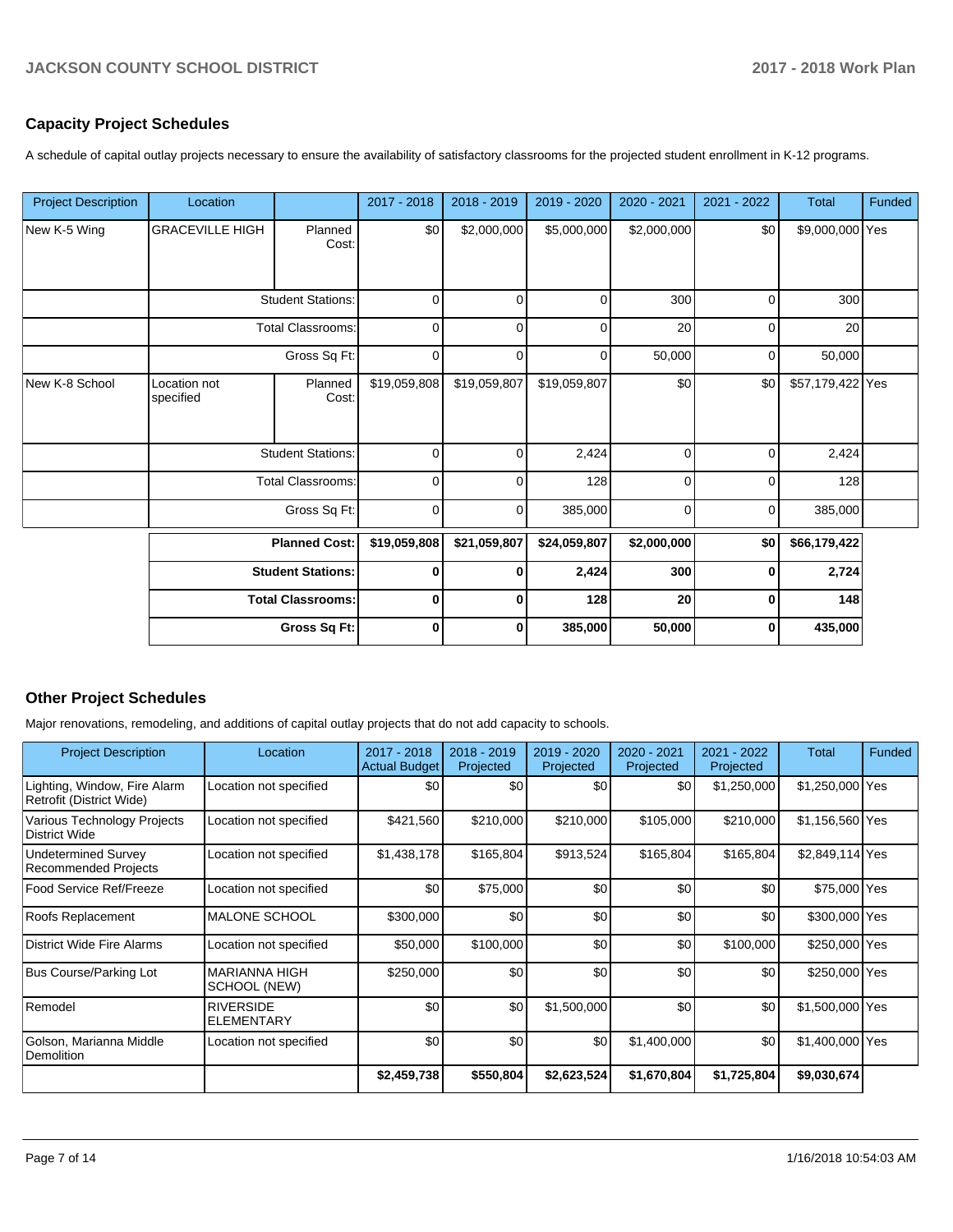### **Additional Project Schedules**

Nothing reported for this section. Any projects that are not identified in the last approved educational plant survey.

### **Non Funded Growth Management Project Schedules**

Schedule indicating which projects, due to planned development, that CANNOT be funded from current revenues projected over the next five years.

Nothing reported for this section.

## **Tracking**

### **Capacity Tracking**

| Location                                        | $2017 -$<br>2018 Satis.<br>Stu. Sta. | Actual<br>$2017 -$<br><b>2018 FISH</b><br>Capacity | Actual<br>$2016 -$<br>2017<br><b>COFTE</b> | # Class<br>Rooms | Actual<br>Average<br>$2017 -$<br>2018 Class<br><b>Size</b> | Actual<br>$2017 -$<br>2018<br><b>Utilization</b> | <b>New</b><br>Stu.<br>Capacity | <b>New</b><br>Rooms to<br>be<br>Added/Re<br>moved | Projected<br>$2021 -$<br>2022<br><b>COFTE</b> | Projected<br>$2021 -$<br>2022<br><b>Utilization</b> | Projected<br>$2021 -$<br>2022 Class<br><b>Size</b> |
|-------------------------------------------------|--------------------------------------|----------------------------------------------------|--------------------------------------------|------------------|------------------------------------------------------------|--------------------------------------------------|--------------------------------|---------------------------------------------------|-----------------------------------------------|-----------------------------------------------------|----------------------------------------------------|
| MARIANNA HIGH (OLD)                             | 122                                  | 122                                                | 19                                         | 5                | 4                                                          | 15.00 %                                          | $\Omega$                       | $\Omega$                                          | $\Omega$                                      | 0.00%                                               | $\Omega$                                           |
| FRANK M GOLSON<br>ELEMENTARY                    | 814                                  | 814                                                | 713                                        | 46               | 16                                                         | 88.00 %                                          | 0                              | $\Omega$                                          | 696                                           | 86.00 %                                             | 15                                                 |
| <b>RIVERSIDE</b><br><b>ELEMENTARY</b>           | 831                                  | 831                                                | 662                                        | 41               | 16                                                         | 80.00 %                                          | $\Omega$                       | $\Omega$                                          | 564                                           | 68.00 %                                             | 14                                                 |
| MARIANNA MIDDLE                                 | 887                                  | 798                                                | 612                                        | 40               | 15                                                         | 77.00 %                                          | $\Omega$                       | $\Omega$                                          | 595                                           | 75.00 %                                             | 15                                                 |
| MALONE SCHOOL                                   | 783                                  | 704                                                | 509                                        | 37               | 14                                                         | 72.00 %                                          | $\Omega$                       | $\Omega$                                          | 454                                           | 64.00%                                              | 12                                                 |
| <b>SNEADS SENIOR HIGH</b>                       | 597                                  | 447                                                | 398                                        | 24               | 17                                                         | 89.00 %                                          | $\Omega$                       | $\Omega$                                          | 388                                           | 87.00 %                                             | 16                                                 |
| GRACEVILLE HIGH                                 | 487                                  | 438                                                | 286                                        | 20               | 14                                                         | 65.00 %                                          | $\Omega$                       | $\Omega$                                          | 314                                           | 72.00 %                                             | 16                                                 |
| Adult Education Center                          | 169                                  | 253                                                | $\Omega$                                   | 6                | $\Omega$                                                   | 0.00%                                            | $\Omega$                       | $\Omega$                                          | $\Omega$                                      | 0.00 %                                              | $\mathbf 0$                                        |
| <b>JACKSON ALTERNATIVE</b><br>SCHOOL (CACL/ACE) | 374                                  | 374                                                | 85                                         | 17               | 5 <sup>1</sup>                                             | 23.00 %                                          | $\Omega$                       | $\Omega$                                          | 90                                            | 24.00 %                                             | 5                                                  |
| Early Childhood Center                          | 280                                  | 280                                                | 32                                         | 16               | $\overline{2}$                                             | 11.00 %                                          | $\Omega$                       | $\Omega$                                          | 22                                            | 8.00 %                                              | $\mathbf{1}$                                       |
| <b>MARIANNA HIGH</b><br>SCHOOL (NEW)            | 1,203                                | 1,082                                              | 726                                        | 45               | 16                                                         | 67.00 %                                          | $\Omega$                       | $\Omega$                                          | 746                                           | 69.00 %                                             | 17                                                 |
| <b>SNEADS ELEMENTARY</b>                        | 588                                  | 588                                                | 416                                        | 31               | 13                                                         | 71.00 %                                          | $\Omega$                       | $\Omega$                                          | 427                                           | 73.00 %                                             | 14                                                 |
| <b>GRAND RIDGE SCHOOL</b>                       | 828                                  | 745                                                | 583                                        | 39               | 15 <sup>1</sup>                                            | 78.00 %                                          | $\Omega$                       | $\Omega$                                          | 544                                           | 73.00 %                                             | 14                                                 |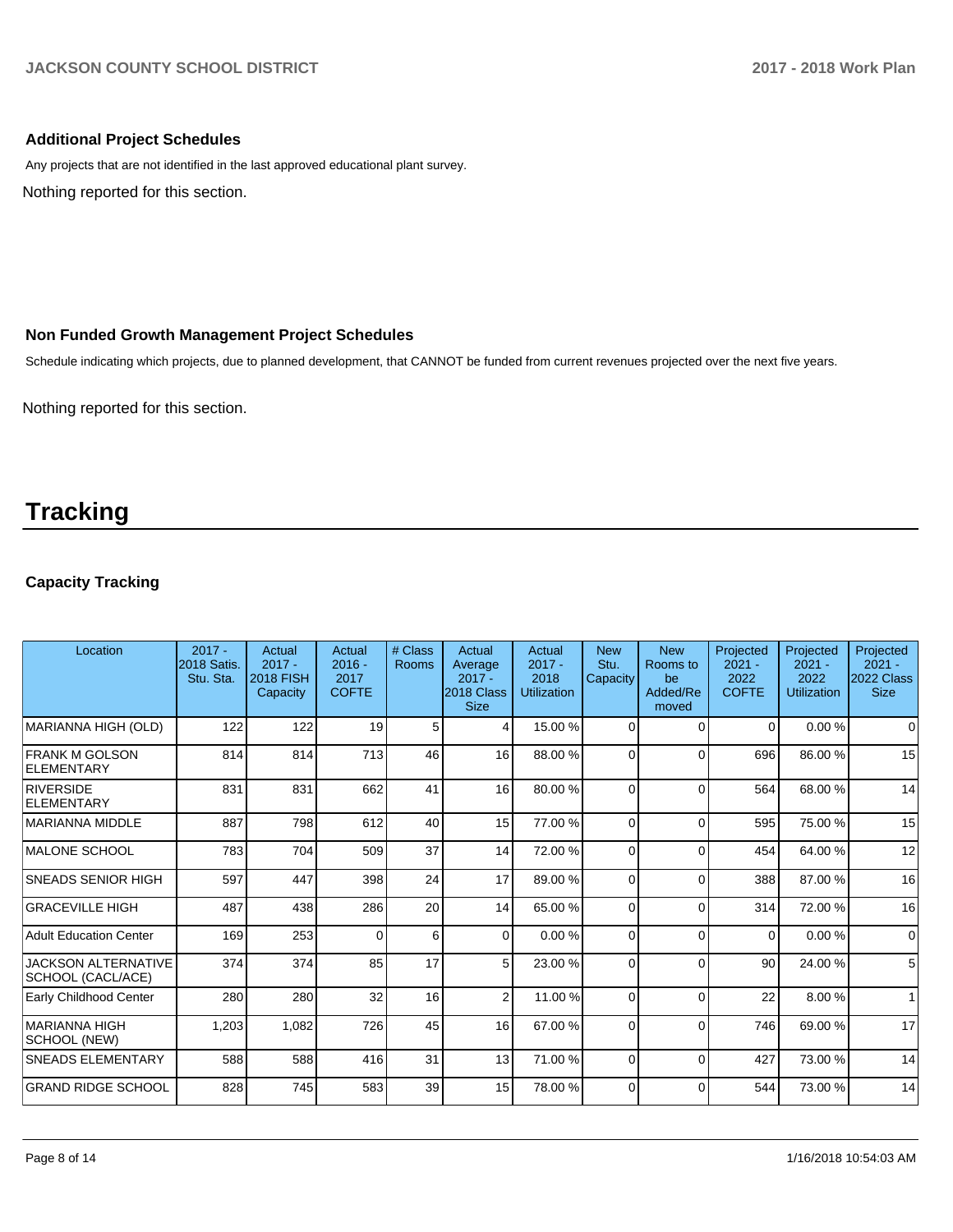| <b>HOPE SCHOOL</b>                      | 144   | 144   | 1461  | 12 <sub>1</sub> | 12 <sub>1</sub> | 101.00 % |  | 133 <sup>1</sup> | 92.00%  | 11 |
|-----------------------------------------|-------|-------|-------|-----------------|-----------------|----------|--|------------------|---------|----|
| <b>COTTONDALE SENIOR</b><br> HIGH       | 681   | 612   | 461   | 28              | 161             | 75.00 %  |  | 447              | 73.00 % | 16 |
| <b>COTTONDALE</b><br><b>IELEMENTARY</b> | 500   | 500   | 376   | 27              | 14              | 75.00 %  |  | 369              | 74.00 % | 14 |
| <b>GRACEVILLE</b><br><b>IELEMENTARY</b> | 514   | 514   | 267   | 27              | 10              | 52.00 %  |  | 269              | 52.00 % | 10 |
|                                         | 9,802 | 9,246 | 6,290 | 461             | 14              | 68.03 %  |  | 6,058            | 65.52 % | 13 |

The COFTE Projected Total (6,058) for 2021 - 2022 must match the Official Forecasted COFTE Total (6,059 ) for 2021 - 2022 before this section can be completed. In the event that the COFTE Projected Total does not match the Official forecasted COFTE, then the Balanced Projected COFTE Table should be used to balance COFTE.

| 2,012 |
|-------|
| 2,267 |
| 1,779 |
| 6,059 |
|       |

| <b>Grade Level Type</b> | <b>Balanced Projected</b><br>COFTE for 2021 - 2022 |
|-------------------------|----------------------------------------------------|
| Elementary (PK-3)       |                                                    |
| Middle (4-8)            |                                                    |
| High (9-12)             |                                                    |
|                         | 6,058                                              |

### **Relocatable Replacement**

Number of relocatable classrooms clearly identified and scheduled for replacement in the school board adopted financially feasible 5-year district work program.

| Location                               | $2017 - 2018$ | $2018 - 2019$ | 2019 - 2020 | $2020 - 2021$ | $2021 - 2022$ | Year 5 Total |
|----------------------------------------|---------------|---------------|-------------|---------------|---------------|--------------|
| <b>IFRANK M GOLSON ELEMENTARY</b>      |               |               |             |               |               |              |
| <b>RIVERSIDE ELEMENTARY</b>            |               |               |             |               |               |              |
| IMARIANNA MIDDLE                       |               |               |             |               |               |              |
| <b>HOPE SCHOOL</b>                     |               |               |             |               |               |              |
| JACKSON ALTERNATIVE SCHOOL (CACL/ACE)  |               |               |             |               |               |              |
| <b>Total Relocatable Replacements:</b> |               |               |             | 12            |               | 19           |

### **Charter Schools Tracking**

Information regarding the use of charter schools.

Nothing reported for this section.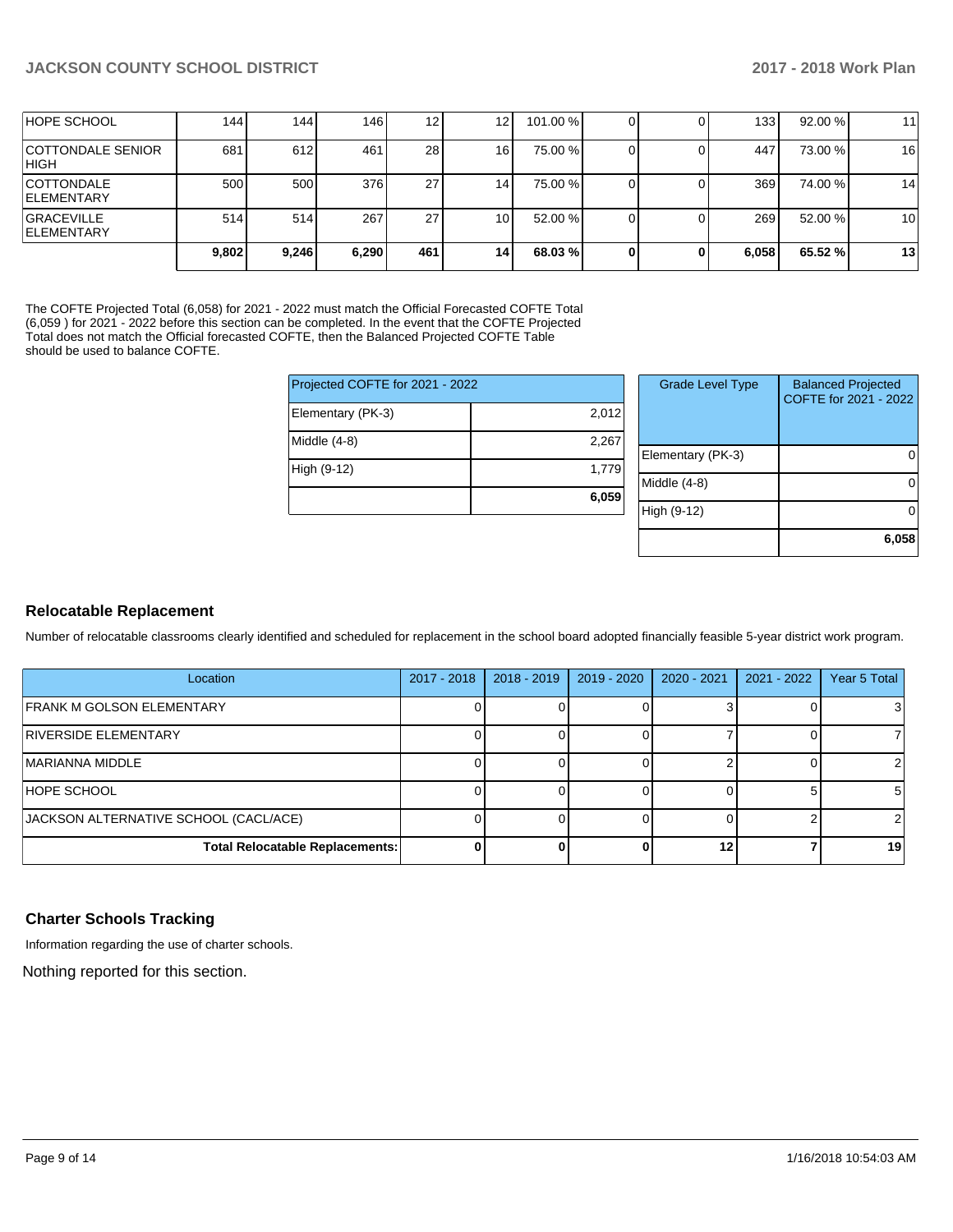### **Special Purpose Classrooms Tracking**

The number of classrooms that will be used for certain special purposes in the current year, by facility and type of classroom, that the district will, 1), not use for educational purposes, and 2), the co-teaching classrooms that are not open plan classrooms and will be used for educational purposes.

| School                     | <b>School Type</b>                   | # of Elementary<br>K-3 Classrooms | # of Middle 4-8<br><b>Classrooms</b> | # of High $9-12$<br><b>Classrooms</b> | # of $ESE$<br>Classrooms        | # of Combo<br><b>Classrooms</b> | Total<br><b>Classrooms</b> |
|----------------------------|--------------------------------------|-----------------------------------|--------------------------------------|---------------------------------------|---------------------------------|---------------------------------|----------------------------|
|                            | <b>Total Educational Classrooms:</b> |                                   |                                      |                                       |                                 |                                 | 0                          |
| School                     | <b>School Type</b>                   | # of Elementary<br>K-3 Classrooms | # of Middle 4-8<br><b>Classrooms</b> | # of High 9-12<br><b>Classrooms</b>   | # of $ESE$<br><b>Classrooms</b> | # of Combo<br><b>Classrooms</b> | Total<br><b>Classrooms</b> |
| <b>SNEADS ELEMENTARY</b>   | Co-Teaching                          |                                   |                                      |                                       |                                 |                                 |                            |
| HOPE SCHOOL                | Co-Teaching                          |                                   |                                      |                                       |                                 |                                 |                            |
| MARIANNA HIGH SCHOOL (NEW) | Co-Teaching                          |                                   |                                      |                                       |                                 |                                 | 5                          |
|                            | <b>Total Co-Teaching Classrooms:</b> |                                   |                                      |                                       |                                 |                                 |                            |

### **Infrastructure Tracking**

**Necessary offsite infrastructure requirements resulting from expansions or new schools. This section should include infrastructure information related to capacity project schedules and other project schedules (Section 4).** 

Not Specified

**Proposed location of planned facilities, whether those locations are consistent with the comprehensive plans of all affected local governments, and recommendations for infrastructure and other improvements to land adjacent to existing facilities. Provisions of 1013.33(12), (13) and (14) and 1013.36 must be addressed for new facilities planned within the 1st three years of the plan (Section 5).** 

Not Specified

**Consistent with Comp Plan?** No

### **Net New Classrooms**

The number of classrooms, by grade level and type of construction, that were added during the last fiscal year.

| List the net new classrooms added in the 2016 - 2017 fiscal year.                                                                                       |                                                                        |                                   |                                |                        | List the net new classrooms to be added in the 2017 - 2018 fiscal<br>year. |                                   |                                |                        |  |  |
|---------------------------------------------------------------------------------------------------------------------------------------------------------|------------------------------------------------------------------------|-----------------------------------|--------------------------------|------------------------|----------------------------------------------------------------------------|-----------------------------------|--------------------------------|------------------------|--|--|
| "Classrooms" is defined as capacity carrying classrooms that are added to increase<br>capacity to enable the district to meet the Class Size Amendment. | Totals for fiscal year 2017 - 2018 should match totals in Section 15A. |                                   |                                |                        |                                                                            |                                   |                                |                        |  |  |
| Location                                                                                                                                                | $2016 - 2017$ #<br>Permanent                                           | $2016 - 2017$ #<br><b>Modular</b> | $2016 - 2017$ #<br>Relocatable | $2016 - 2017$<br>Total | $2017 - 2018$ #<br>Permanent                                               | $2017 - 2018$ #<br><b>Modular</b> | $2017 - 2018$ #<br>Relocatable | $2017 - 2018$<br>Total |  |  |
| Elementary (PK-3)                                                                                                                                       |                                                                        |                                   |                                |                        |                                                                            |                                   |                                |                        |  |  |
| Middle (4-8)                                                                                                                                            |                                                                        |                                   |                                |                        |                                                                            |                                   |                                | <sup>0</sup>           |  |  |
| High (9-12)                                                                                                                                             |                                                                        |                                   |                                |                        |                                                                            |                                   |                                |                        |  |  |
|                                                                                                                                                         |                                                                        |                                   |                                |                        |                                                                            |                                   | ŋ                              | 0                      |  |  |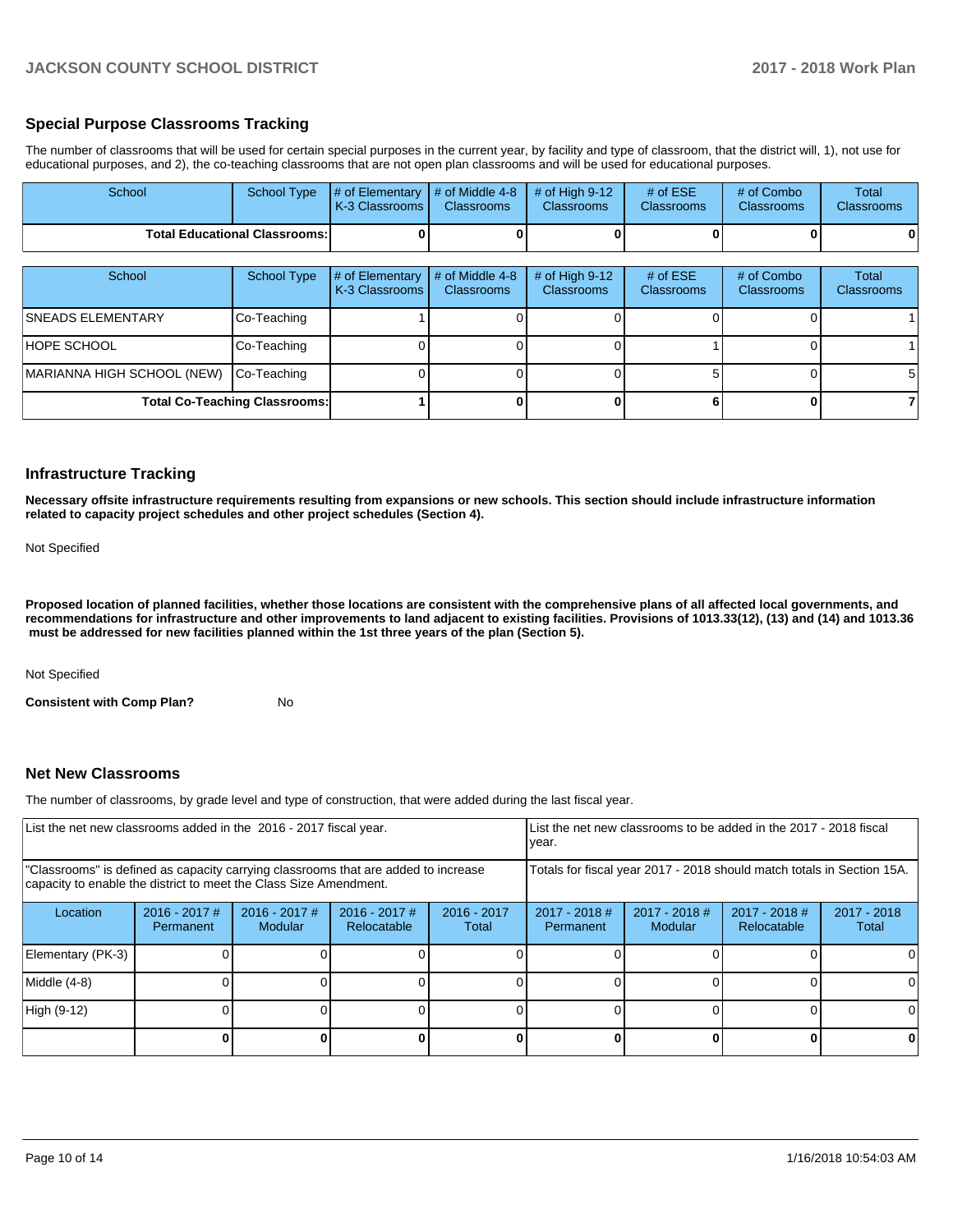### **Relocatable Student Stations**

Number of students that will be educated in relocatable units, by school, in the current year, and the projected number of students for each of the years in the workplan.

| <b>Site</b>                                       | 2017 - 2018 | $2018 - 2019$ | 2019 - 2020 | 2020 - 2021    | 2021 - 2022    | 5 Year Average |
|---------------------------------------------------|-------------|---------------|-------------|----------------|----------------|----------------|
| MARIANNA HIGH (OLD)                               | 0           | $\Omega$      | 0           | 0              | $\Omega$       | $\overline{0}$ |
| <b>FRANK M GOLSON ELEMENTARY</b>                  | 36          | 44            | 44          | 0              | 0              | 25             |
| RIVERSIDE ELEMENTARY                              | 132         | 136           | 136         | $\Omega$       | $\Omega$       | 81             |
| MARIANNA MIDDLE                                   | 44          | 44            | 44          | $\Omega$       | $\Omega$       | 26             |
| MALONE SCHOOL                                     | 18          | $\mathbf 0$   | $\Omega$    | $\Omega$       | 0              | $\overline{4}$ |
| <b>SNEADS SENIOR HIGH</b>                         | 0           | 0             | 0           | $\Omega$       | $\mathbf 0$    | $\overline{0}$ |
| JACKSON ALTERNATIVE SCHOOL (CACL/ACE)             | 44          | 44            | 44          | 44             | $\mathbf 0$    | 35             |
| Early Childhood Center                            | 36          | 36            | 36          | 36             | 36             | 36             |
| <b>GRACEVILLE ELEMENTARY</b>                      | 0           | $\Omega$      | 0           | $\Omega$       | 0              | $\overline{0}$ |
| <b>GRACEVILLE HIGH</b>                            | 0           | $\Omega$      | $\Omega$    | $\Omega$       | $\Omega$       | $\overline{0}$ |
| Adult Education Center                            | 0           | $\mathbf 0$   | 0           | $\overline{0}$ | $\mathbf 0$    | $\overline{0}$ |
| <b>SNEADS ELEMENTARY</b>                          | 110         | 88            | 88          | 88             | 88             | 92             |
| <b>GRAND RIDGE SCHOOL</b>                         | 22          | 18            | 18          | 18             | 18             | 19             |
| <b>HOPE SCHOOL</b>                                | 72          | 75            | 75          | 75             | $\Omega$       | 59             |
| COTTONDALE SENIOR HIGH                            | $\Omega$    | $\mathbf 0$   | $\Omega$    | $\Omega$       | $\Omega$       | $\overline{0}$ |
| COTTONDALE ELEMENTARY                             | 18          | 18            | 18          | 18             | 18             | 18             |
| MARIANNA HIGH SCHOOL (NEW)                        | $\Omega$    | 0             | $\Omega$    | $\Omega$       | $\overline{0}$ | $\overline{0}$ |
| Totals for JACKSON COUNTY SCHOOL DISTRICT         |             |               |             |                |                |                |
| Total students in relocatables by year.           | 532         | 503           | 503         | 279            | 160            | 395            |
| Total number of COFTE students projected by year. | 6,233       | 6,174         | 6,125       | 6,095          | 6,059          | 6,137          |

### **Leased Facilities Tracking**

Exising leased facilities and plans for the acquisition of leased facilities, including the number of classrooms and student stations, as reported in the educational plant survey, that are planned in that location at the end of the five year workplan.

Percent in relocatables by year. **9 % 8 % 8 % 5 % 3 % 6 %**

| Location                  | # of Leased<br>Classrooms 2017 -<br>2018 | <b>FISH Student</b><br><b>Stations</b> | Owner                           | # of Leased<br>Classrooms 2021 -<br>2022 | <b>FISH Student</b><br><b>Stations</b> |
|---------------------------|------------------------------------------|----------------------------------------|---------------------------------|------------------------------------------|----------------------------------------|
| <b>GRAND RIDGE SCHOOL</b> |                                          |                                        | 0 Mobile Modular                |                                          | 18 l                                   |
| HOPE SCHOOL               |                                          |                                        | 0 Mobile Modular<br>and M Space |                                          | 65                                     |
|                           |                                          | o                                      |                                 |                                          | 83                                     |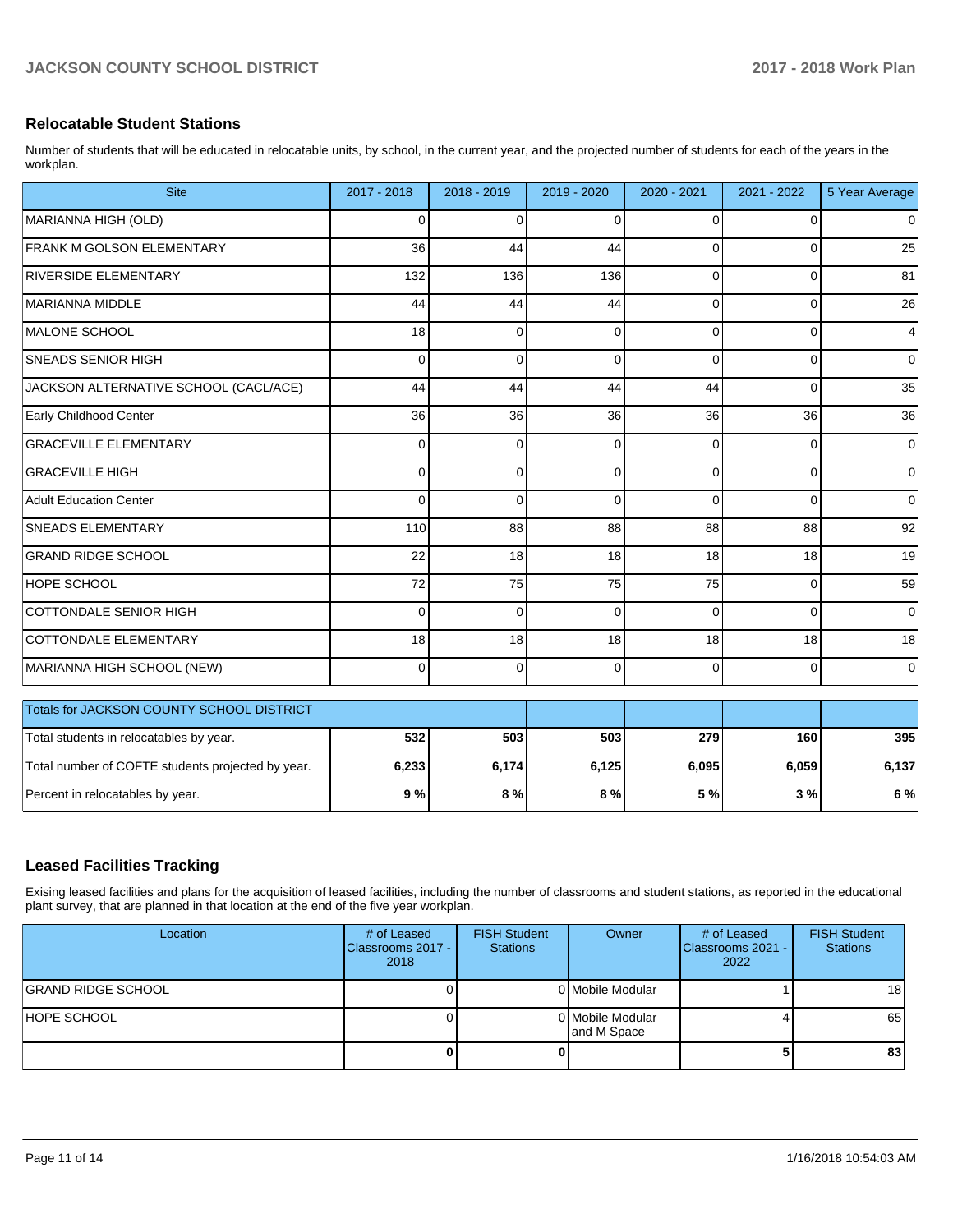### **Failed Standard Relocatable Tracking**

Relocatable units currently reported by school, from FISH, and the number of relocatable units identified as 'Failed Standards'.

Nothing reported for this section.

## **Planning**

#### **Class Size Reduction Planning**

**Plans approved by the school board that reduce the need for permanent student stations such as acceptable school capacity levels, redistricting, busing, year-round schools, charter schools, magnet schools, public-private partnerships, multitrack scheduling, grade level organization, block scheduling, or other alternatives.**

None

### **School Closure Planning**

**Plans for the closure of any school, including plans for disposition of the facility or usage of facility space, and anticipated revenues.** 

When the new K-8 is constructed, Golson Elementary, Riverside Elementary, and Marianna Middle will be combined into the new K-8 Facility. This is scheduled to occur in the Fall of 2020.

If a new K-5 Wing is added to Graceville High School, Graceville Elementary will be closed and sold.

## **Long Range Planning**

### **Ten-Year Maintenance**

District projects and locations regarding the projected need for major renovation, repair, and maintenance projects within the district in years 6-10 beyond the projects plans detailed in the five years covered by the work plan.

Nothing reported for this section.

### **Ten-Year Capacity**

Schedule of capital outlay projects projected to ensure the availability of satisfactory student stations for the projected student enrollment in K-12 programs for the future 5 years beyond the 5-year district facilities work program.

Nothing reported for this section.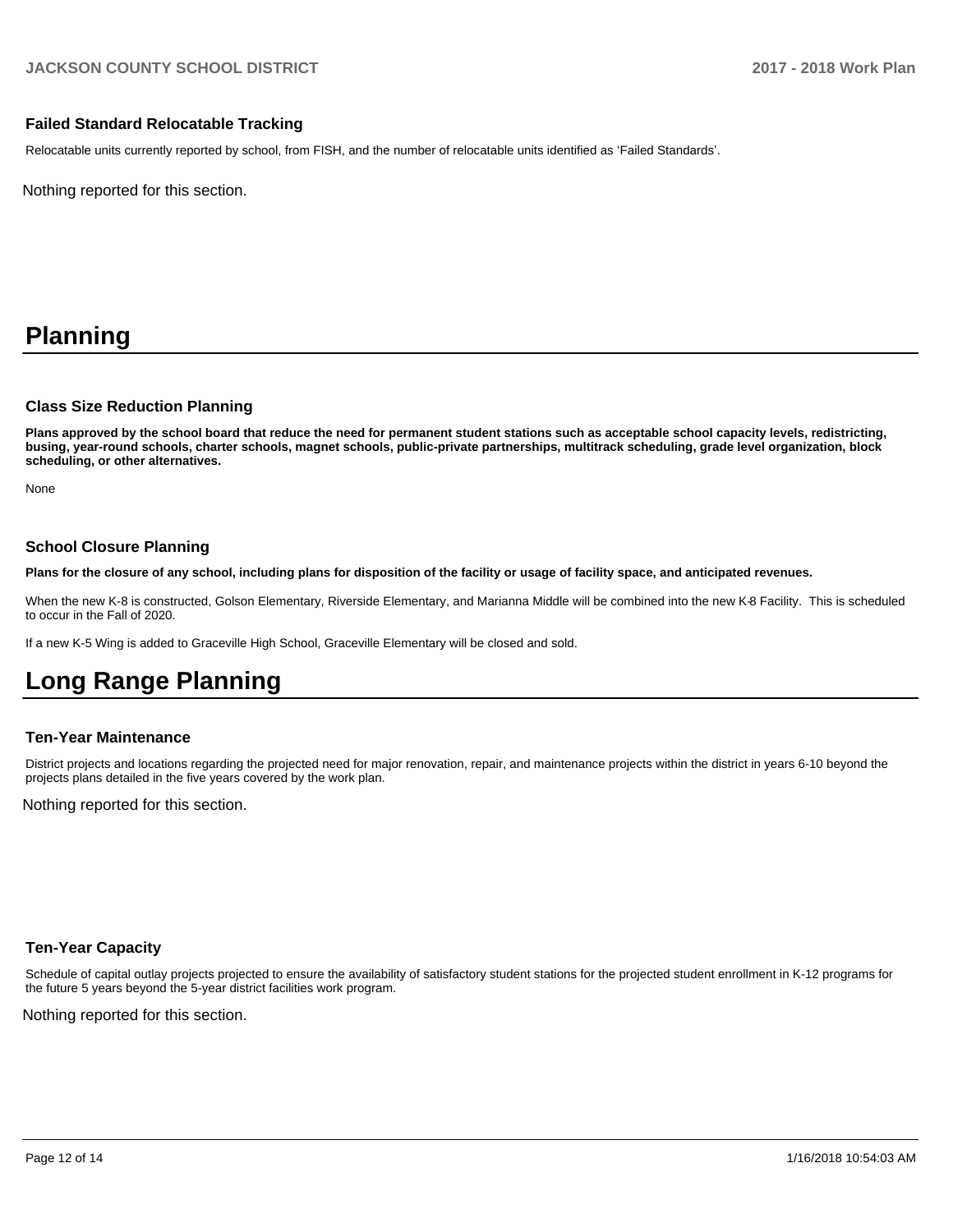### **Ten-Year Planned Utilization**

Schedule of planned capital outlay projects identifying the standard grade groupings, capacities, and planned utilization rates of future educational facilities of the district for both permanent and relocatable facilities.

| <b>Grade Level Projections</b>  | <b>FISH</b><br><b>Student</b><br><b>Stations</b> | <b>Actual 2016 -</b><br><b>2017 FISH</b><br>Capacity | Actual<br>$2016 -$<br>2017<br><b>COFTE</b> | Actual 2016 - 2017<br><b>Utilization</b> | Actual 2017 - 2018 / 2026 - 2027 new<br>Student Capacity to be added/removed | Projected 2026<br><b>2027 COFTE</b> | Projected 2026 -<br>2027 Utilization |
|---------------------------------|--------------------------------------------------|------------------------------------------------------|--------------------------------------------|------------------------------------------|------------------------------------------------------------------------------|-------------------------------------|--------------------------------------|
| Elementary - District<br>Totals | 3,527                                            | 3,527                                                | 2,465.52                                   | 69.92 %                                  |                                                                              | 2,182                               | 61.87 %                              |
| Middle - District Totals        | 3,666                                            | 3,297                                                | 2,451.26                                   | 74.34 %                                  |                                                                              | 2.040                               | 61.87 %                              |
| High - District Totals          | 1.800                                            | 1,529                                                | 1,123.65                                   | 73.51 %                                  |                                                                              | 946                                 | 61.87 %                              |
| Other - ESE, etc                | 809                                              | 893                                                  | 249.61                                     | 28.00 %                                  |                                                                              | 552                                 | 61.81 %                              |
|                                 | 9,802                                            | 9,246                                                | 6,290.04                                   | 68.03 %                                  |                                                                              | 5,720                               | 61.86 %                              |

**Combination schools are included with the middle schools for student stations, capacity, COFTE and utilization purposes because these facilities all have a 90% utilization factor. Use this space to explain or define the grade groupings for combination schools.** 

No comments to report.

#### **Ten-Year Infrastructure Planning**

**Proposed Location of Planned New, Remodeled, or New Additions to Facilities in 06 thru 10 out years (Section 28).**

Nothing reported for this section.

Plans for closure of any school, including plans for disposition of the facility or usage of facility space, and anticipated revenues in the 06 thru 10 out **years (Section 29).**

Nothing reported for this section.

### **Twenty-Year Maintenance**

District projects and locations regarding the projected need for major renovation, repair, and maintenance projects within the district in years 11-20 beyond the projects plans detailed in the five years covered by the work plan.

Nothing reported for this section.

**Twenty-Year Capacity**